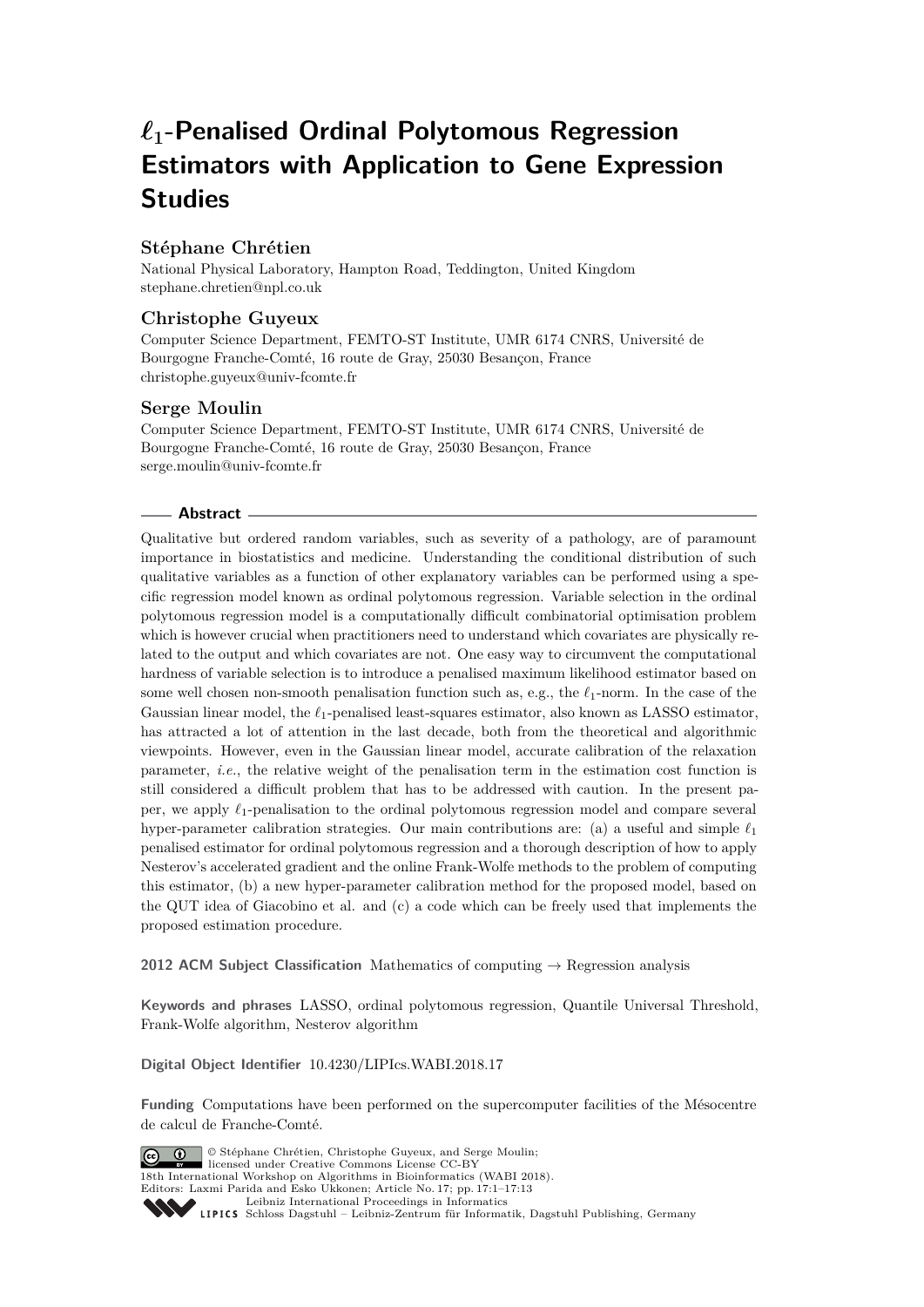#### **17:2** *`***1-Penalised Ordinal Polytomous Regression**

## **1 Introduction**

Ordinal polytomous variables are of paramount importance in bioinformatics where practitioners may have to tackle qualitative but ordered data such as, e.g., the severity of a certain type of cancer [\[23\]](#page-12-1), [\[24\]](#page-12-2), [\[12\]](#page-11-0), [\[13\]](#page-11-1), [\[14\]](#page-11-2), etc. Understanding how such variables can be explained by other variables such as, e.g., gene expressions, can help the research community investigate the influence of certain genes in the pathology under study. Oftentimes, only a small number of genes are relevant to the statistical modelling and variable selection needs to be performed in order to detect which of them should be ignored and which of them should not. The ordinal polytomous regression model is an adaptation of the classical regression model which is extremely well suited for this type of problem, and the goal of the present paper is to propose efficient approaches to the estimation and variable selection problems for this specific model.

# **1.1 When the number of covariates exceeds the number of observations: the blessing of sparsity**

One important additional problem in standard gene expression studies is that the number of observations (e.g. patients) is often much smaller than the number of covariates (e.g. genes). In such cases, the problem cannot be expected to be solvable without some additional structure because the number of unknowns is larger than the number of observations. The main structural assumption which is usually made in such cases is that some sparsity property holds. In the example of gene expression analysis, it is usually considered natural to assume that only a small number of genes have significant influence on the output under study. Therefore, only a small number of regression coefficients should be nonzero in the estimator, although we cannot know before hand which are the ones which should be selected. Selecting the right variables in regression is often called "support recovery". Various approaches to variable selection have been proposed in the statistical literature. In practical applications, the most extensively used selection methods are the forward selection and the AIC/BIC information criteria based approaches [\[2\]](#page-11-3), [\[22\]](#page-11-4) [\[19\]](#page-11-5). Such methods however, can hardly be applied in situations where the number of covariates, e.g. genes, is large and one usually resorts to convex optimisation based strategies such as the LASSO [\[23\]](#page-12-1) and its generalisations to nonlinear models [\[24\]](#page-12-2), [\[25\]](#page-12-3).

## **1.2 Previous work on variable selection via**  $\ell_1$ **-norm penalisation**

Convex optimisation based variable selection approaches are often based on penalised loglikelihood estimation, where the penalisation term is the  $\ell_1$ -norm. In the linear model, it was discovered in [\[7\]](#page-11-6) that under certain specific properties of the design matrix, known as the Restricted Isometry Property, the  $\ell_1$ -norm penalised least  $\ell_{\infty}$  estimator, aka the Dantzig estimator, would recover the location of the non-zero components exactly. This type of result, was then proven for the  $\ell_1$ -penalised least  $\ell_2$  estimator, aka the LASSO estimator under weaker assumptions, including incoherence of the design matrix in [\[8\]](#page-11-7). The work [\[6\]](#page-11-8) provided interesting alternative views on the statistical properties of the LASSO and Dantzig estimators which are still extensively used in the current literature on this topic.

Even when neither the Restricted Isometry Property nor the incoherence assumptions are satisfied, the mere computational tractability of  $\ell_1$ -penalisation based estimators makes them the method of choice when the problem size is large.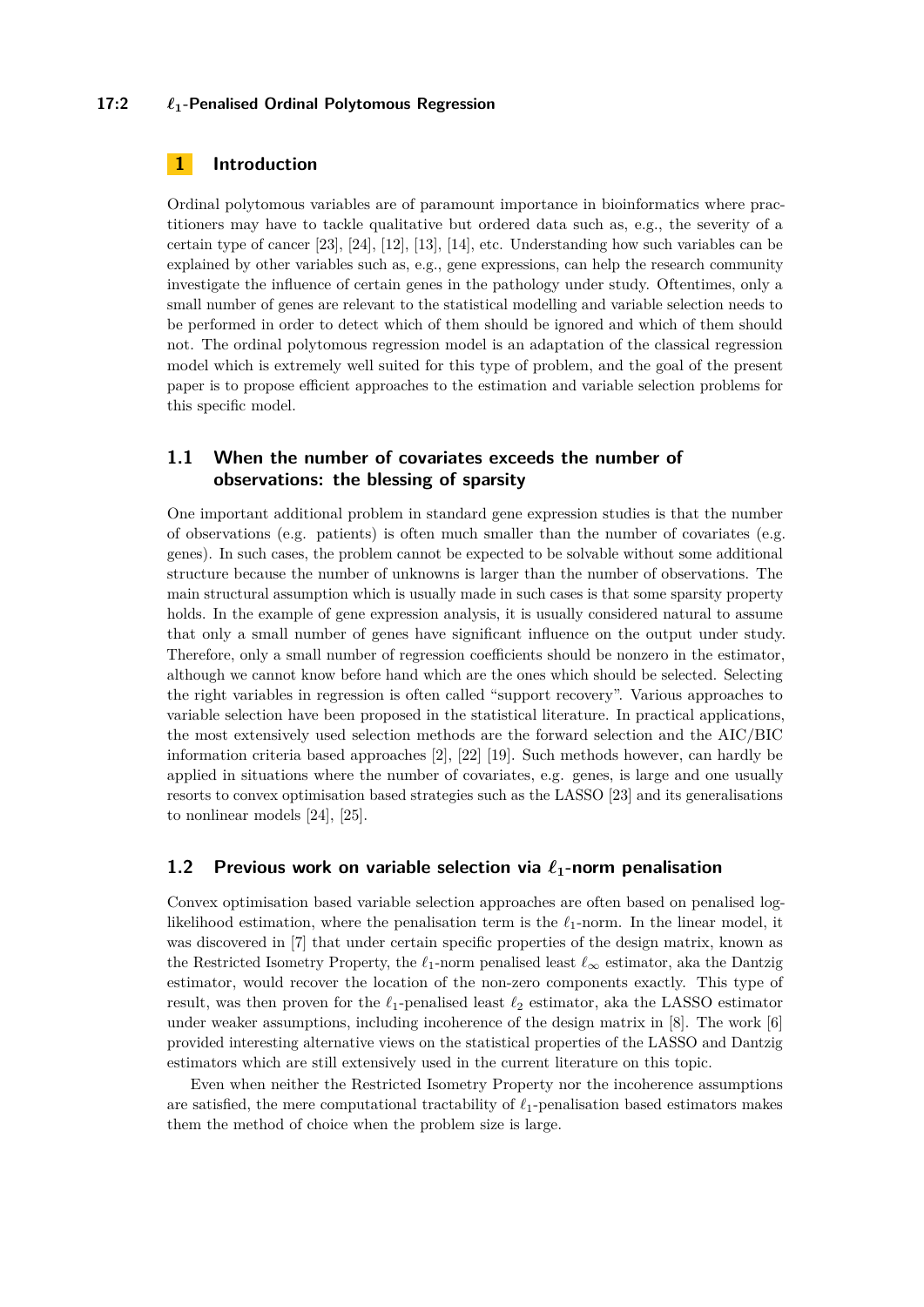#### **S. Chrétien, C. Guyeux, and S. Moulin 17:3**

## **1.3 The problem of hyper-parameter calibration**

The main advantage of  $\ell_1$ -based penalisation is to reduce the estimation problem to a convex optimisation one if the hyper-parameter, *i.e.* the relative weight associated with the  $\ell_1$ -penalisation term, is calibrated to an appropriate value. In practice however, finding the right value for this hyper-parameter is often a complicated issue.

Most theoretical works come up with a formula for the hyper-parameter, see e.g. [\[8\]](#page-11-7). Such types of results are very important because they prove existence of a value of the hyper-parameter that will allow exact support recovery of the sparse regression vector under appropriate, e.g. incoherence assumptions of the design matrix. The theoretical value often gives the right order of dependencies with respect to the dimension of the problem, the standard deviation of the noise, and other important structural parameters, and is therefore a good indicator of how well conditioned the problem is, at least in theory.

In practice, however, the noise level is not known beforehand and therefore, hyperparameter calibration cannot be performed without joint variance estimation. Reference [\[10\]](#page-11-9) presents efficient methods for solving this joint estimation/calibration problem and present preliminary computational experiments showing practical relevance of the overall approach. The square-root LASSO [\[5\]](#page-11-10) is another interesting alternative but is sometimes reported to have slightly worse performance in practice.

The usually preferred practical approach to hyper-parameter calibration is Cross Validation [\[3\]](#page-11-11). The Cross-Validation approach is very intuitive and had nice theoretical properties when the number of covariates is smaller than the number of observations. A drawback of Cross-Validation is the computational burden of re-sampling and computing the LASSO estimator a large number of times. Moreover, Cross-Validation is oriented towards prediction performance rather than accurate support selection. An alternative approach devised in [\[11\]](#page-11-12), based on the Hedge algorithm of [\[16\]](#page-11-13) and the stochastic Frank-Wolfe algorithm, was shown to outperform Cross Validation in terms of computational time for the linear model as well.

Recently, [\[17\]](#page-11-14) devised a very efficient method called Quantile Universal Thresholding for hyper-parameter calibration in the linear model with a view towards efficient variable selection. Extensive numerical experiments provided in [\[17\]](#page-11-14) show that Quantile Universal Thresholding outperforms Cross-Validation, although Cross-Validation has to be performed when the noise variance is unknown. Fortunately enough, recent work on fast variance estimation, as described e.g. in [\[18\]](#page-11-15) or based on [\[11\]](#page-11-12), should however allow to overcome the burden of using Cross-Validation as a subroutine in the Quantile Universal Thresholding procedure of [\[17\]](#page-11-14).

# **1.4 Contributions of the paper**

The main contributions of the present paper are threefold. The first is to present a  $\ell_1$ penalised maximum likelihood estimator for the ordered polytomous model and present efficient methods for computing this estimator. The second contribution is an efficient hyper-parameter calibration procedure based on recent work [\[17\]](#page-11-14). The last contribution is a freely available software implementation which can be downloaded online [\[1\]](#page-11-16).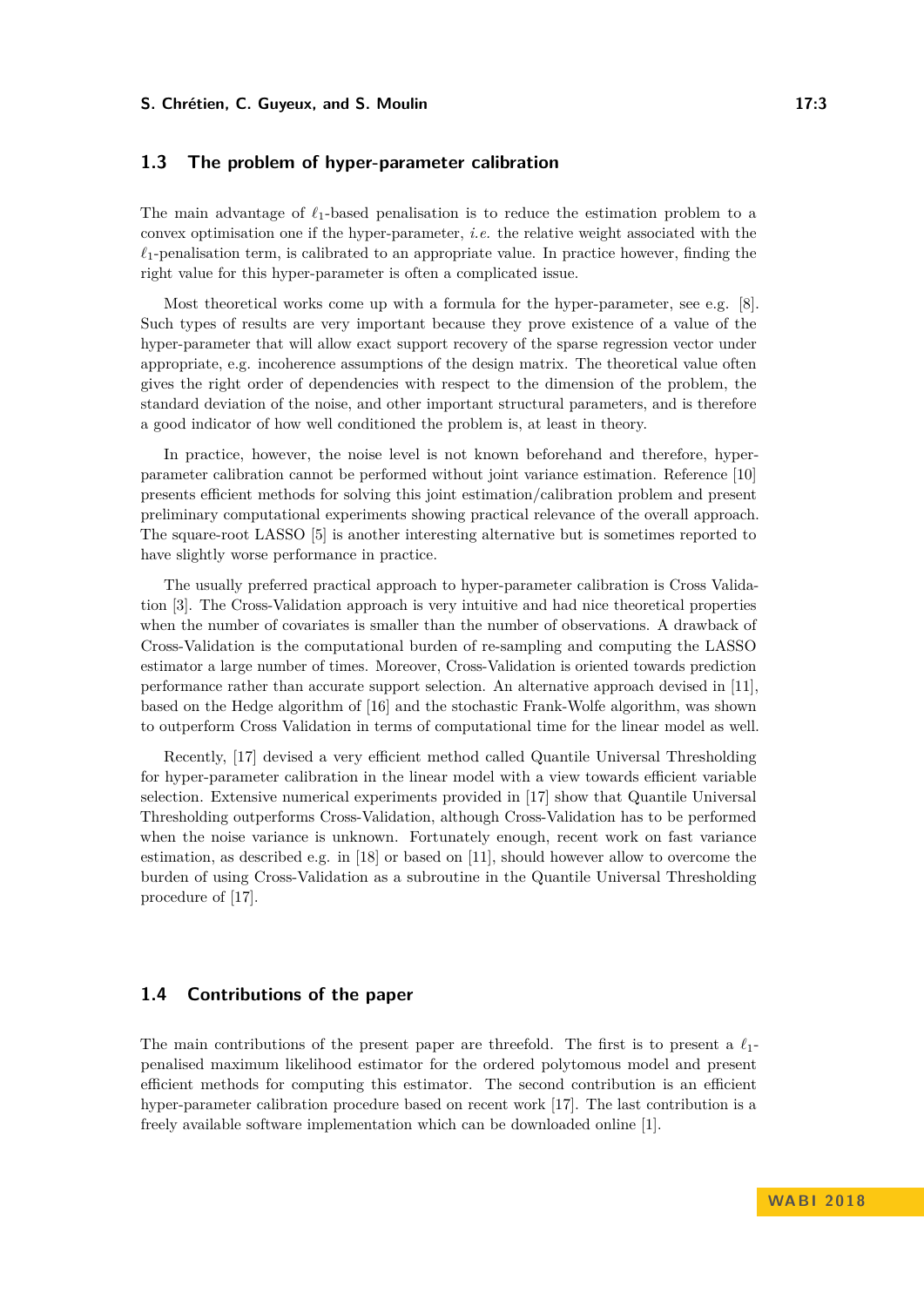## **2 Methods**

## **2.1 The model and the penalised estimator**

#### **2.1.1 The standard polytomous regression model**

In the ordinal polytomous regression model, the independent qualitative output variables *Y<sup>i</sup>* ,  $i = 1, \ldots, n$  with *Q* modalities  $m_1, \ldots, m_Q$ , are assumed to result from the quantification of a latent continuous variable  $Y_i^* = X_i^t \beta^0 + \epsilon_i$ ,  $i = 1, ..., n$ , where  $X_i$  is a *p*-dimensional vector of covariates and where the residual  $\epsilon_i$  has logistic cumulative distribution function  $\Phi(y) = \frac{\exp(y)}{1+\exp(y)}$ . More precisely, setting  $-\infty = \gamma_0^0 < \cdots < \gamma_{Q-1}^0 < \gamma_Q^0 = +\infty$ , we have  $Y_i = m_q$  if and only if  $Y_i^* \in ]\gamma_{q-1}, \gamma_q]$ . For  $q = 1, \ldots, Q$ , let us denote  $I_q$  the subset of  $\{1...n\}$ such that  $i \in I_q$  if and only if  $Y_i = m_q$ . Let us denote by  $\gamma$  the vector  $\gamma = (\gamma_1, \ldots, \gamma_{q-1})$ . The conditional likelihood given  $X_1, \ldots, X_n$  for this model is:

$$
L_{Y|X}(\beta,\gamma) = \prod_{q=1}^{Q} \prod_{i \in I_q} \left( \Phi \left( X_i^t \beta - \gamma_{q-1} \right) - \Phi \left( X_i^t \beta - \gamma_q \right) \right). \tag{1}
$$

where *X* is the  $n \times p$  matrix such that  $X_i$  is its  $i^{th}$  row for all *i* in 1, ..., *n*.

The conditional log-likelihood is given by

$$
l_{Y|X}(\beta,\gamma) = \sum_{i=1}^{n} \sum_{q=1}^{Q} 1_{\{Y_i = m_q\}} \log \left( \Phi \left( X_i^t \beta - \gamma_{q-1} \right) - \Phi \left( X_i^t \beta - \gamma_q \right) \right),
$$

The parameters of this model are usually estimated using the maximum likelihood principle, *i.e.*, by finding the vector  $(\hat{\beta}, \hat{\gamma})$  that maximizes  $l_{Y|X}$ . Maximization of the loglikelihood is made easy by the well known fact that the conditional log-likelihood function is concave.

The problem with this approach is that it cannot work when *p* is larger than *n* because, in this case, the Hessian matrix is easily shown to be singular. The situation where *p* is larger than *n* is however frequent in gene expression analysis as in many other problems, and one needs an estimator which can perform variable selection in such settings with low computational complexity. The next section introduces such an estimator based on  $\ell_1$ penalisation.

## <span id="page-3-0"></span>**2.1.2 The penalised maximum likelihood estimator**

One estimator of choice for the type of problem we just described (*i.e.* ordinal polytomous regression) is the  $\ell_1$ -penalised maximum likelihood estimator given by

$$
(\hat{\beta}, \hat{\gamma}) \in \operatorname{argmax}_{(b,c) \in \mathbb{R}^p \times \mathbb{R}^{Q-1}} l_{Y|X}(b,c) - \lambda ||b||_1,
$$
\n(2)

where  $\lambda$  is a relaxation parameter. This estimator corresponds exactly to the LASSO in the case where the log-likelihood is the one of the linear model. The main motivation for introducing this estimator is Theorem 1.2 in [\[8\]](#page-11-7) about the LASSO. This theorem states that for a sufficiently sparse  $\beta$  in the linear model  $Y = X\beta + \epsilon$ ,  $\epsilon \sim \mathcal{N}(0, \sigma^2 I)$ , the risk of the LASSO estimator is near optimal, *i.e.* is comparable to the risk obtained with an oracle estimator which would know the support of  $\beta$  ahead of time. Moreover, support recovery is proved to hold with large probability for a vast majority of possible supports.

The assumptions in this theorem are the following:

**1.** *X* has low coherence, *i.e.* the maximum scalar product of two columns of *X* is less than  $A_0/\log(p);$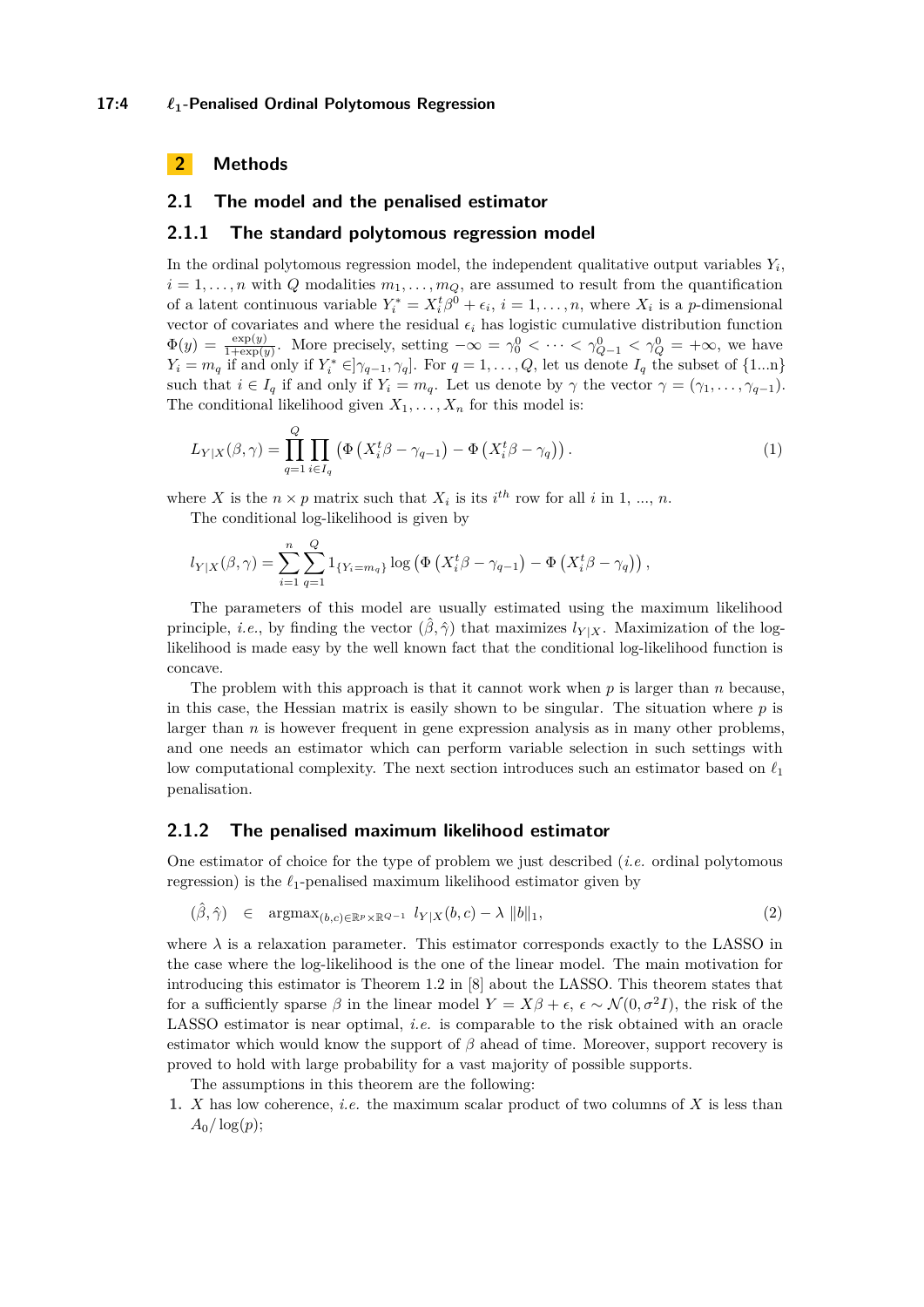#### **S. Chrétien, C. Guyeux, and S. Moulin 17:5 17:5**

**2.** the support and sign pattern of *β* have uniform distribution;

**3.** the nonzero components of *β* have magnitude above the noise level times a log factor.

It is therefore natural to expect that an appropriate translation of this result to the case of (ordinal or not) polytomous regression model will hold as well. In the sequel, we will present simulation based results on the penalised conditional likelihood estimator from the view point of variable selection.

## **2.2 Algorithms**

## **2.2.1 Nesterov's algorithm**

In [\[21,](#page-11-17) [20,](#page-11-18) [4\]](#page-11-19), Nesterov introduced a new approach to convex minimization with possibly non-differentiable functions. Nesterov's method consists of smoothing the non-differentiable function and then applying a refined first order scheme to the problem. The main interest of this approach is that at iteration  $k$ , a bound of  $O(1/k^2)$  on the error is guaranteed, whereas standard gradient methods only guarantee  $O(1/k)$ . Let us now describe a simple version of this method.

The first step is to smooth the  $\ell_1$ -norm function. Notice that, for the vector  $\beta$ ,  $\|\beta\|_1$  can be written

$$
\|\beta\|_1 = \max_{\|u\|_{\infty} \le 1} u^t \beta,\tag{3}
$$

and the maximizer in this expression is simply  $sign(\beta)$ , where  $sign(\beta)$  is the vector with the component-wise signs of  $\beta$ . A possible simple smoothing of the  $\ell_1$ -norm is given by

<span id="page-4-0"></span>
$$
\ell_{1,\mu}(\beta) = \max_{\|u\|_{\infty} \le 1} u^t \beta - \frac{\mu}{2} \|u\|_2^2.
$$
\n(4)

Notice that the maximizer  $u_{\beta}^*$  in [\(4\)](#page-4-0) exists due to continuity and coercivity, and is unique due to the strict convexity of  $\|\cdot\|_2^2$ . The main interesting feature of this smoothing is the following proposition.

**Proposition 2.1.** *The function*  $\ell_{1,\mu}$  *is differentiable with Lipschitz gradient. Moreover, the gradient is given by*

 $\nabla \ell_{1,\mu} = u_{\beta}^*$ (5)

*where*  $u_{\beta}^{*}$  *is the unique maximizer in* [\(4\)](#page-4-0) and the Lipschitz constant of the gradient is  $L_1 = 1/\mu$ .

**Proof.** See  $[20,$  Theorem 1].

With this result in hand, we can present Nesterov's accelerated gradient algorithm for smooth optimisation in Algorithm [1](#page-5-0) below. In order to implement the algorithm, one needs to know the Lipschitz constant of the gradient of minus the log-likelihood, which is unknown, and the Lipschitz constant of the smoothed  $\ell_1$ -norm penalty, which is  $1/\mu$ . In practice, the Lipschitz constant of the gradient of minus the log-likelihood can be estimated by random sampling and computing ratio between the norm of the difference between gradients at sampled points and the norm of the difference of these sample points.

$$
\blacktriangleleft
$$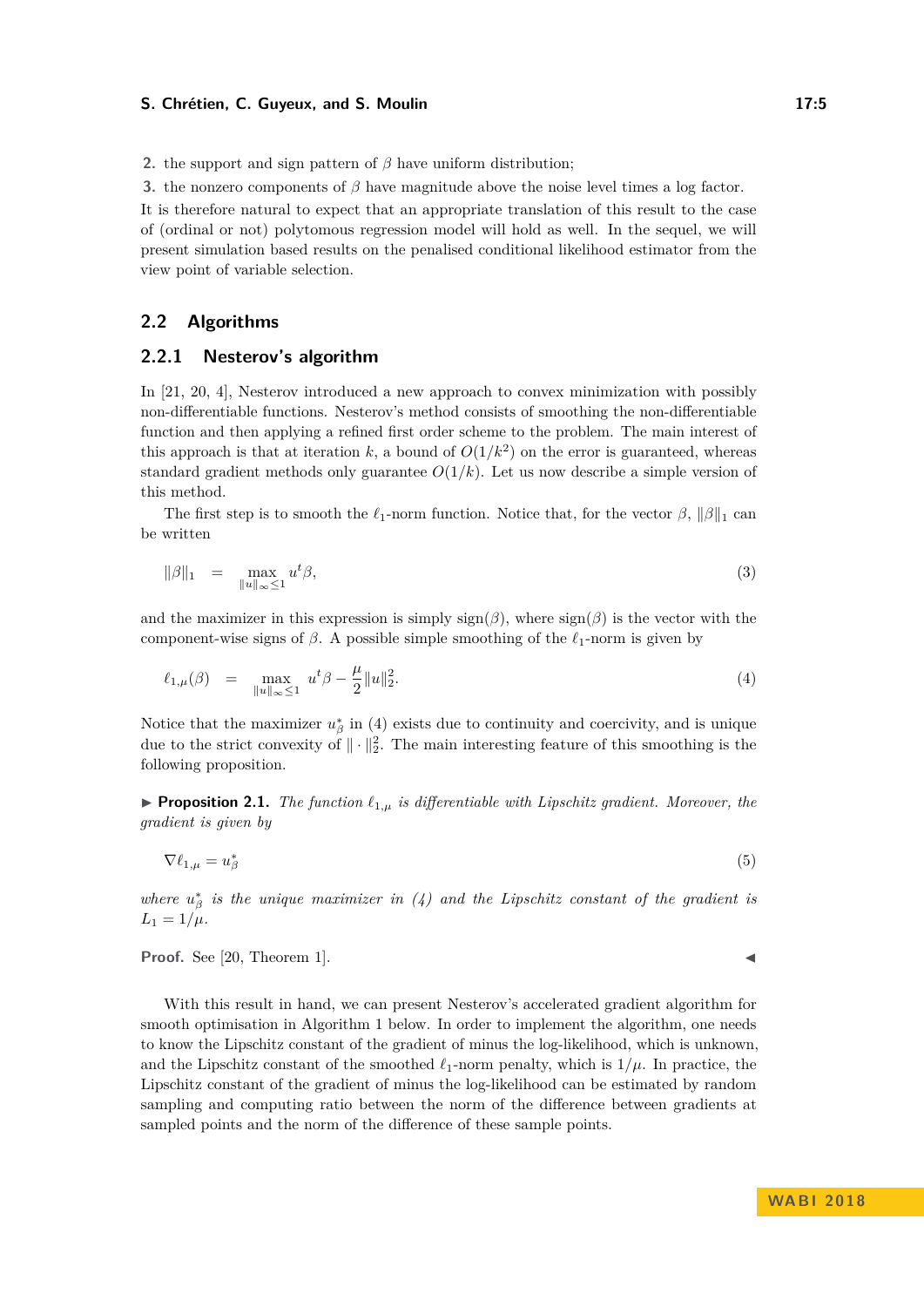<span id="page-5-0"></span>**Algorithm 1** Nesterov's algorithm for penalised log-likelihood estimation.

**Input** An initial point  $\theta^{(0)} = (\beta^{(0)}, \gamma^{(0)})$ , e.g.  $\theta^{(0)} = 0$ , the relaxation coefficient  $\lambda$ , the Lipschitz constants  $L_0$  (resp.  $L_1$ ) of the gradient of - the log-likelihood (resp. of  $\ell_{1,\mu}$ ) and the maximum number of iterations  $N \in \mathbb{N}_*$ **for**  $k = 0...N - 1$  **do** Compute  $g^{(k)} = \nabla \left( -l(\theta^{(k)}) + \lambda \ell_{1,\mu}(\beta^{(k)}) \right)$ Compute  $\theta^{(k,1)}$ :  $\theta^{(k,1)}$  =  $\arg\!\min_{\tau \in \mathbb{R}^{p+Q-1}} \langle g^{(k)}, \tau - \theta^{(k)} \rangle + \frac{L_0 + L_1}{2}$  $\frac{\tau L_1}{2}$  ||  $\tau - \theta^{(k)}$  || $\frac{2}{2}$ . Compute  $\theta^{(k,2)}$ :  $\theta^{(k,2)} = \operatorname{argmin}_{\tau \in \mathbb{R}^{p+Q-1}}(-\sum_{\tau \in \mathbb{R}^{p+Q-1}}$ 0≤ $k'$ ≤ $k$ 1  $\frac{1}{2(k'+1)}g^{(k')}, \tau - \theta^{(k')}) + \frac{L_0 + L_1}{2}\|\tau - \theta^{(0)}\|_2^2.$ Update  $\theta^{(k+1)}$ :  $\theta^{(k+1)} = \frac{k+1}{k+1}$  $\frac{k+1}{k+3} \theta^{(k,1)} + \frac{2}{k+3}$  $\frac{2}{k+3} \theta^{(k,2)}$ . **end for**

**Output**  $\hat{\theta}^{(N)}$ .

#### <span id="page-5-1"></span>**2.2.2 The Frank-Wolfe algorithm**

The Frank–Wolfe (FW) algorithm, proposed by Marguerite Frank and Philip Wolfe in 1956 [\[15\]](#page-11-20), is another convex optimisation algorithm. The difference between the FW algorithm and the Nesterov one is that FW applies to constrained optimisation.

The main trick that is needed to implement the Frank-Wolfe algorithm is to reformulate the penalised problem

$$
(\hat{\beta}, \hat{\gamma}) \in \operatorname{argmax}_{(b,c) \in \mathbb{R}^p \times \mathbb{R}^{Q-1}} l_{Y|X}(b,c) - \lambda \|b\|_1.
$$
 (6)

as a constrained optimisation problem

$$
(\hat{\beta}, \hat{\gamma}) \in \operatorname{argmax}_{(b,c) \in \mathbb{R}^p \times \mathbb{R}^{Q-1}} l_{Y|X}(b,c) \text{ with } \|b\|_1 \le r \tag{7}
$$

for an appropriate value of *r*. In this new formulation, the problem of choosing  $\lambda$  is translated into the problem of choosing *r*.

Generally speaking, each iteration of the FW algorithm consists of finding

 $s^k = \operatorname{argmin}_{\mathbf{s} \in \mathcal{D}} \mathbf{s}^{\mathrm{T}} \nabla f(\mathbf{x}_k),$ 

then upgrade  $\mathbf{x}_{k+1} = \mathbf{x}_k + \frac{2}{k+2} (\mathbf{s}_k - \mathbf{x}_k)$ , where f is the function to minimize, k is the current iteration, and  $D$  is the set on which we want to optimize f. In the case where  $D$  is the hypercube defined by  $\|\beta\|_1 \leq r$  (as in our case), determining  $s_k$  is simple, since it is the point:

- of coordinate *r* for the component such that  $\nabla_{\beta} l_{\tilde{Y}|X}(\beta, \gamma)$  is minimal,
- and zero for all the other components.

However, the logistic regression is a special case in which constraints have to be put on *β*, but not on *γ*. Practically speaking, the choice has been to alternate iterations of the Frank-Wolfe algorithm (to optimize  $\beta$  with  $\gamma$  fixed) with a simple gradient descent (to optimize  $\gamma$  with  $\beta$  fixed).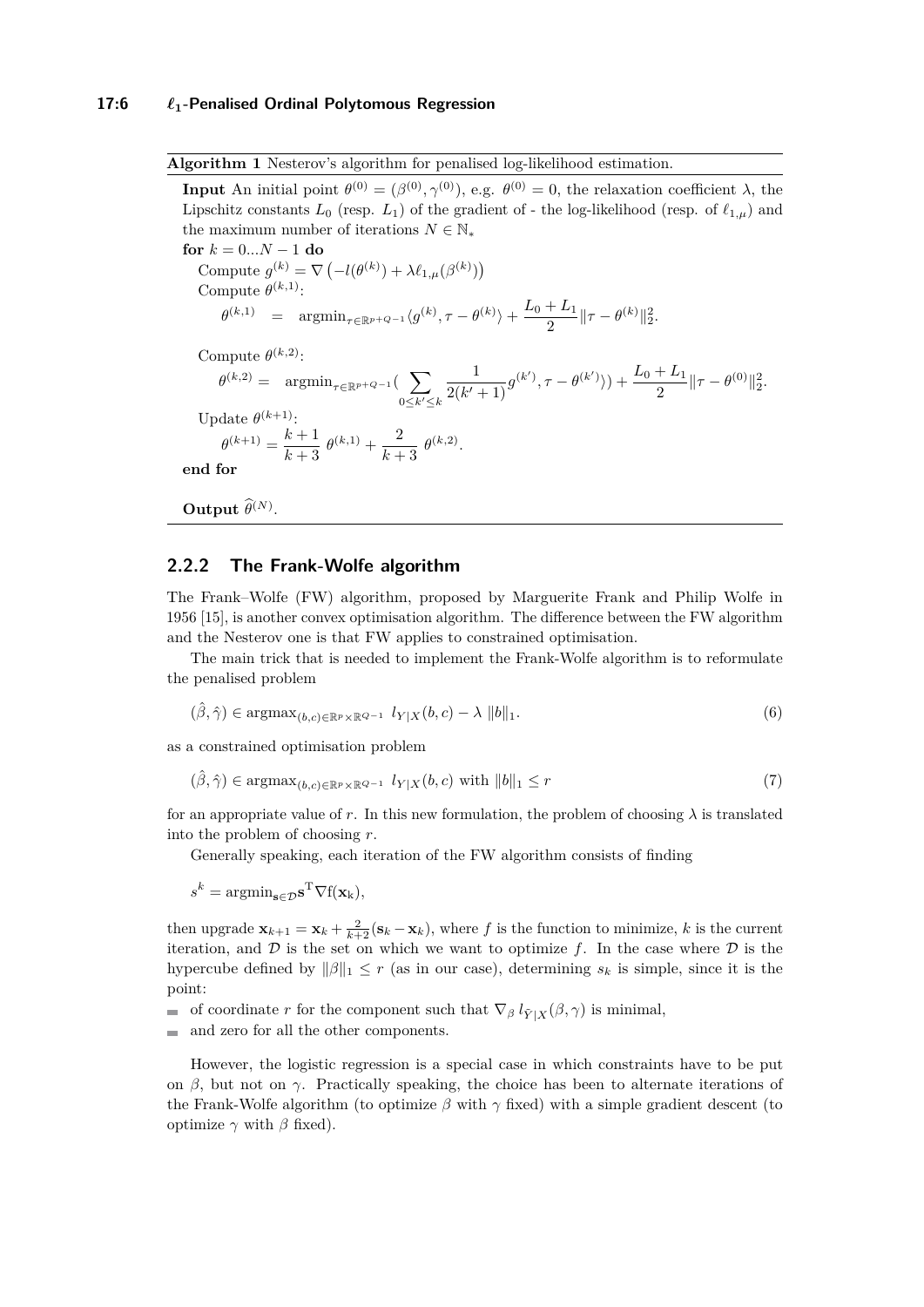#### **S. Chrétien, C. Guyeux, and S. Moulin 17:7** 2008 17:7

```
V: number of non-zero coefficients of β, as a function of λ.
δ: desired accuracy, set by the user (default value: δ = 0.01).
\lambda_{max} = 1while V(\lambda_{max}) \neq 0 do
   \lambda_{max} = \lambda_{max} \times 2end while
\lambda_{min} = \frac{\lambda_{max}}{2}if \lambda_{max} = 1 then
   λ_{min=0}end if
while \lambda_{max} - \lambda_{min} \ge \delta do
    \lambda_{mean} = \frac{\lambda_{max} - \lambda_{min}}{2}if V(\lambda_{mean}) = 0 then
       \lambda_{max} = \lambda_{mean}else
       \lambda_{min} = \lambda_{mean}end if
end while
Output \lambda_{\#} = \lambda_{mean}.
```
## **2.3 Hyperparameter calibration**

# <span id="page-6-1"></span>**2.3.1 Selection of the parameter by AIC**

The first implemented method to select the  $\lambda$  parameter is to use the Akaike information criterion (AIC) [\[2\]](#page-11-3). This AIC is a compromise between the likelihood of the model and the number of non-zero parameters. More precisely,  $AIC = -2l_{Y|X}(\beta, \gamma) + 2||\beta||_0$ , and the goal is to find a set of parameters that minimizes this value. The method of choosing lambda processes in three steps. In the first one, the objective to is determine a penalty  $\lambda_{\#}$  that is large enough to cancel all *β* components. This objective is realized by using Algorithm [2.](#page-6-0)

One can then apply, e.g. Nesterov's or the stochastic Frank-Wolfe algorithm with different values of the hyperparameter. One possible set of values is  $\lambda_0 = 0$ ,  $\lambda_1 = \frac{\lambda_{\#}}{50}$ ,  $\lambda_2 = \frac{2 \times \lambda_{\#}}{50}$ , ...,  $\lambda_{49} = \frac{49 \times \lambda_{\#}}{50}$ . The AIC value is then computed for each obtained model and, at the end of the day, the model with smallest AIC is finally selected.

# <span id="page-6-2"></span>**2.3.2 BIC Selection**

 $\lambda$  is chosen in the same manner than for the AIC method, except for the fact that the value to optimize is, this time,  $BIC = -2 l_{Y|X}(\beta, \gamma) + \log(n) ||\beta||_0$ .

# <span id="page-6-3"></span>**2.3.3 Adapting the Quantile Universal Threshold selection to ordinal polytomous regression**

Quantile Universal Threshold (QUT) [\[17\]](#page-11-14) is a simulation-based method. Its objective is to be sure that, if the vector  $Y$  to be predicted has no link with the matrix of predictive variables *X*, then the vector  $\beta$  of the regression coefficients will be the null vector with probability  $1 - \alpha$ , where  $\alpha$  is set by the user ( $\alpha$  is set to 5% in Section [3\)](#page-7-0).

The working principle of QUT is as follows.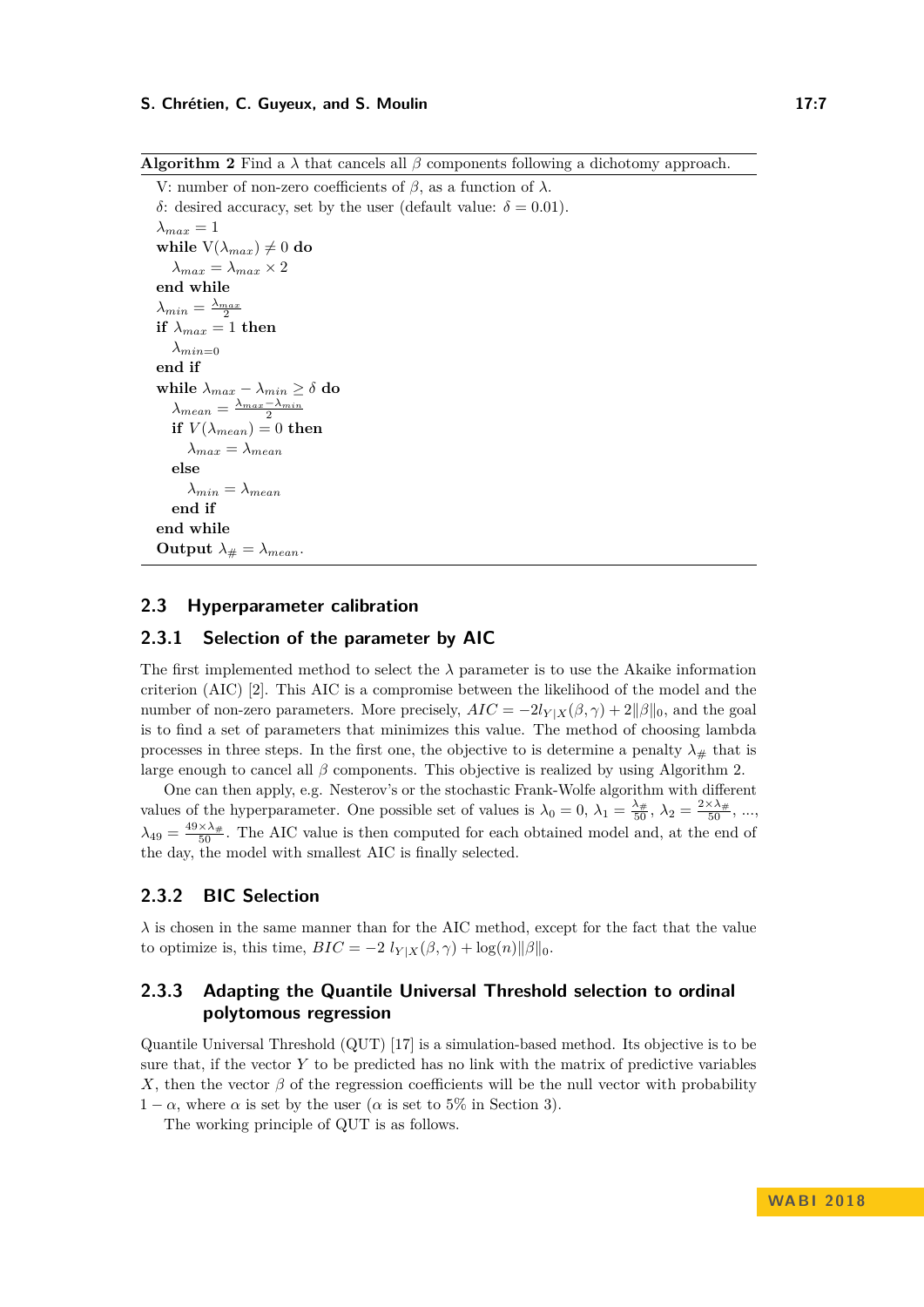<span id="page-7-1"></span>**Algorithm 3** QUT : successive evaluations of gamma knowing lambda, and of lambda knowing gamma.  $\lambda =$ √  $(2 \times \log(2 \times \max(p, 1)) \times \max(0.01, \text{std}(Y))$  (initialization of  $\lambda$ ) **for**  $i = 1 ... 3$  **do** 

Choose *γ* based on the current *λ* with Nesterov. Choose  $\lambda$  based on the current  $\gamma$  with QUT. **end for Output** *λ*.

- Randomly pick a large number of vectors of the same size than *Y* . For instance, in the case study of Section [3,](#page-7-0) 100 vectors  $\tilde{Y}_1...\tilde{Y}_{100}$  are picked as permutations of the original *Y* vector. That is to say,  $\tilde{Y}_i$  has the same number of subjects in each category as the initial vector *Y* .
- For each random vector  $\tilde{Y}_i$ , find a  $\lambda_i$  large enough such that, when the  $\ell_1$ -penalised  $\overline{\phantom{a}}$ maximum likelihood estimator described in Section [2.1.2](#page-3-0) is optimized, *β* is the null vector.
- $\blacksquare$  The obtained  $\lambda_i$  are sorted, and then we select the value such that a proportion 1 − *α* of the  $\lambda_i$  is below this threshold.

To speed up the second step of this process, the following property is used: if  $\lambda_{\#}$  =  $\|\nabla_\beta \ell_{\tilde{Y}|\tilde{X}}(\beta = \vec{0}, \gamma)\|_\infty$ , then the optimisation of the  $\ell_1$ -penalised maximum likelihood estimator with a penalty of  $\lambda_{\#}$  returns  $\beta = \vec{0}$ . Please note that  $\lambda_{\#}$  is not necessarily the smallest possible penalisation such as  $\beta = 0$ .

*γ* is required in order to compute  $\lambda_{\#}$ . However *γ* is not known, and *λ* is needed to calculate it. So, a loop has been implemented as in Algorithm [3.](#page-7-1)

Thanks to the shortcut  $\lambda_{\#} = ||\nabla_{\beta} l_{\tilde{Y}|X}(\beta = \vec{0}, \gamma)||_{\infty}$ , the computation time to obtain  $\lambda$ is greatly reduced, leading to the fastest determination of  $\lambda$  (see Section [3\)](#page-7-0), as it requires only a few the optimisation of the  $\ell_1$ -penalised maximum likelihood estimator. Note that a version of the QUT whose second step is performed by dichotomy, as in Algorithm [2,](#page-6-0) has been implemented too, but it underperforms the other methods in terms of computation time.

# <span id="page-7-2"></span>**2.3.4 Selection of the** *r* **parameter by Online Frank-Wolfe algorithm**

The method follows the procedure described in [\[11\]](#page-11-12) with small necessary adjustments in order to accommodate for the specific constraints associated with our estimator. We refer the reader to the associated longer report [\[9\]](#page-11-21) for complete details.

## <span id="page-7-0"></span>**3 Simulation results**

## **3.1 Description of the experiments**

We now assess the practical performance of the proposed methods. For this purpose, we performed various numerical experiments on simulated data. The simulation and testing procedure works as follows.

**1.** The number of subjects *n*, the number of variables *p*, the number of influential variables *s*, and the underlying threshold vector  $\gamma_0$  are set (Section [3.2](#page-8-0) contains the authors' choices).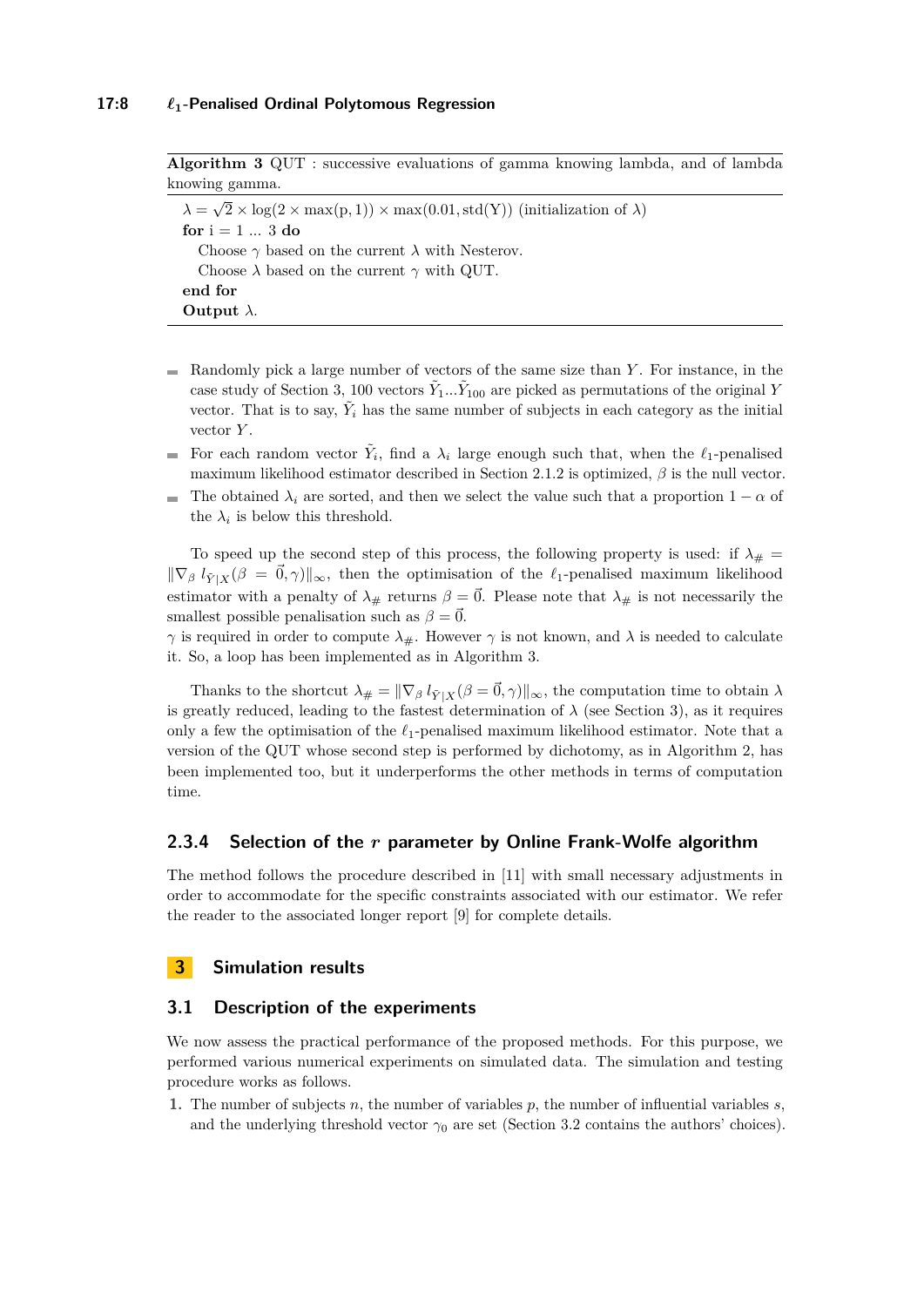#### **S. Chrétien, C. Guyeux, and S. Moulin 17:9**

- **2.** The vector of underlying parameters  $\beta_0$  is randomly picked. This vector is of size *p* such that *p* − *s* of its components are null, while the other *s* components follow a Gaussian  $\text{law } \mathcal{N}(0,1)$
- **3.** The matrix *X* of explanatory variables is then drawn. This is a matrix of size  $n \times p$ , in which each component follows a law  $\mathcal{N}(0, 1)$ .
- **4.** The noise vector  $\epsilon$  of  $Y^*$  is drawn. It is of size *n*, where each component follows a  $logistic(1,1)$  law.
- **5.**  $Y^* = X\beta_0 + \epsilon$  is computed, and then *Y* based on  $Y^*$  and  $\gamma_0$ .
- **6.** Steps 2, 3, 4, and 5 above allows the construction of a database. They are repeated 50 times, leading to 50 different databases.
- **7.** Each of these 50 databases is divided into a learning sample  $(\frac{2}{3}$  of the subjects) and a testing one (the other third).
- **8.** Each of the regression methods listed in Section [3.2](#page-8-0) is finally applied to the 50 learning samples. The performances of the models are measured on the 50 corresponding test samples based on the criteria defined in Section [3.2.](#page-8-0)

## <span id="page-8-0"></span>**3.2 Results**

The methods we decided to compare are the following.

- $\lambda$  parameter selection by AIC as in Section [2.3.1.](#page-6-1)
- *λ* parameter selection by BIC as in Section [2.3.2.](#page-6-2)
- *λ* parameter selection according to Quantile Universal Threshold, as presented in Sec- $\overline{a}$ tion [2.3.3.](#page-6-3)
- The use of the Frank-Wolfe algorithm, to solve the constrained optimization with selection of the *r* parameter using Online Frank-Wolfe, as defined in Sections [2.2.2](#page-5-1) and [2.3.4.](#page-7-2) This model is named "OFW" in Tables [1](#page-9-0) and [2.](#page-10-0)
- $\blacksquare$  The absence of variable selection. That is to say, the model obtained when the likelihood is maximized without penalty. This model is simply named " $\lambda = 0$ " in Tables [1](#page-9-0) and [2.](#page-10-0)
- The model that predicts, for each subject in the test sample, the largest category of the learning sample. It is named "null model" in Tables [1](#page-9-0) and [2,](#page-10-0) as this is the best possibility if no explanatory variable is taken into account.

 $\lambda = 0$  and the null model are only performed to check if the first four methods work well. Indeed, when dealing with the logistic regression, it is important to check if the predictive model is better than simply placing all patients in the majority category. Moreover, when working on variables selection, it can be useful to check if the obtained model is better than the one with no selection.

Two experiments have been performed. In the first one,  $n > p$ , there are 50 variables, the learning sample has been constituted by 200 subjects, while the test sample has 100 subjects (see Table [1\)](#page-9-0). In the other experiment,  $p > n$ , the learning sample has 100 subjects, the test one has 50 subjects, and there are 200 variables (Table [2\)](#page-10-0). In both cases, the number of significant variables was set to  $s = 5$ .

We considered  $Q = 3$  categories for *Y*, and we set  $\gamma_0 \in [0,3]$ , as unbalanced categories were wanted to complicate the regression problem. With this choice of  $\gamma_0$ ,  $Y_i$  is in the first category for all  $Y_i^* \leq 0$ , *i.e.*, for half of the simulated subjects. The Nesterov algorithm runs for 200 iterations, while the Franck-Wolfe one iterates 200 times.

For each method, four performance criteria are studied.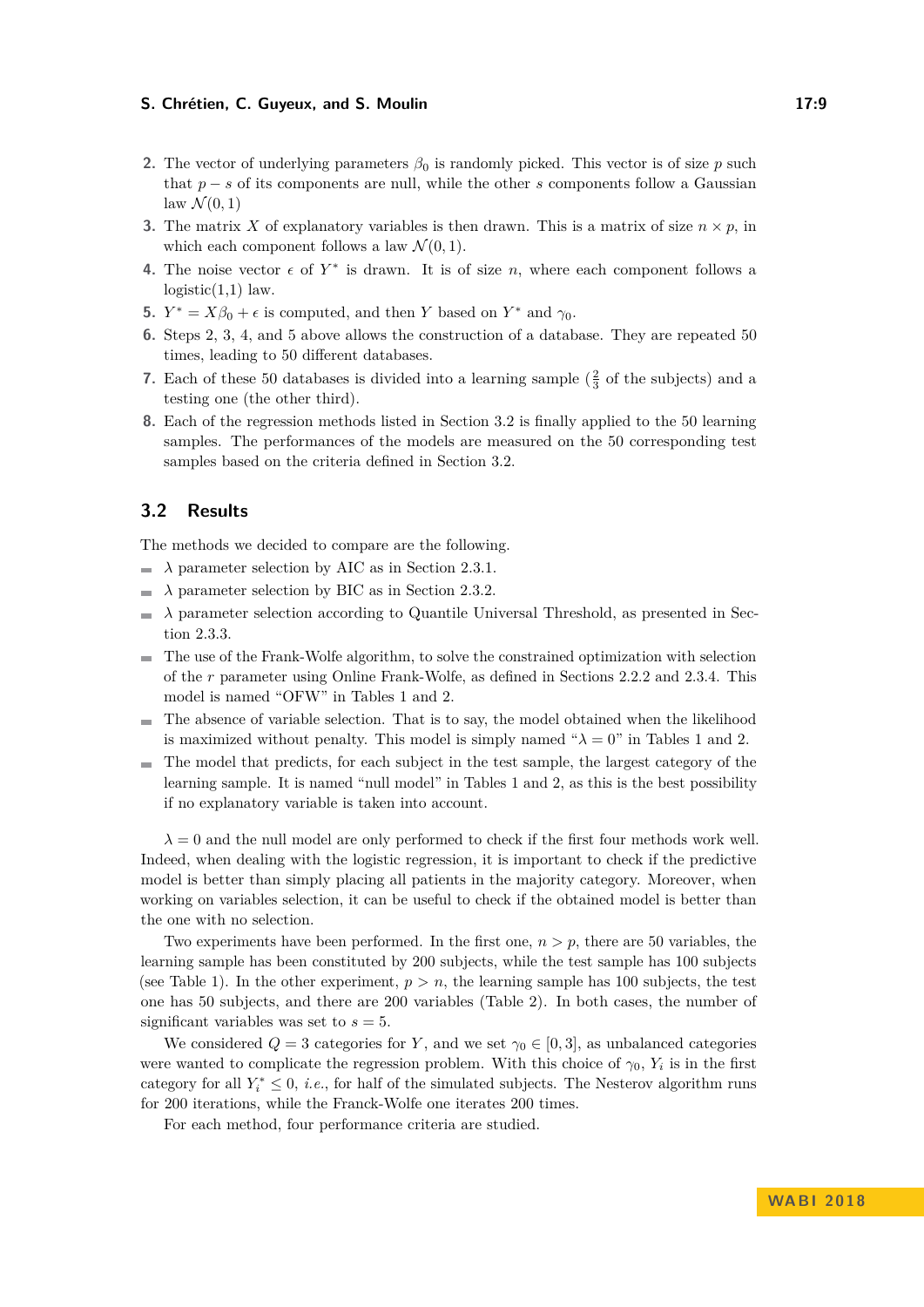#### **17:10** *`***1-Penalised Ordinal Polytomous Regression**

| choice of $\lambda$ | correctly | average    | prediction | <b>CRW</b> | Time     |             | N <sub>b</sub> of |
|---------------------|-----------|------------|------------|------------|----------|-------------|-------------------|
| $(\text{or } r)$    | ranked    | likelihood | error      |            |          | $\sigma(r)$ | variables         |
| BIC                 | 66.7      | 0.48       | 0.35       | 59.4       | 2464.9   | 14.8        | 3.9               |
| QUT $\ \ _{\infty}$ | 65.4      | 0.48       | 0.36       | 57.9       | 53.0     | 22.0        | 2.6               |
| AIC                 | 65.3      | 0.47       | 0.36       | 58.6       | 2458.9   | 10.2        | 7.1               |
| <b>OFW</b>          | 63.3      | 0.46       | 0.39       | 55.2       | 199.0    | 7.2         | 39.6              |
| $\lambda = 0$       | 60.0      | 0.44       | 0.43       | 55.3       | 20.1     | 0.0         | 50.0              |
| null model          | 49.0      |            |            | 33.3       | $\theta$ |             | $\theta$          |

<span id="page-9-0"></span>**Table 1** Monte Carlo simulations with  $n_{\text{learning}} = 200, p = 50, n_{\text{test}} = 100$ .

- The percentage of subjects in the test sample which are correctly ranked by the model  $\blacksquare$ fitted on the learning sample. This percentage is named "correctly ranked" in Tables [1](#page-9-0) and [2.](#page-10-0)
- The average likelihood. That is, the geometric mean of the probabilities that the model fitted to the learning sample assigns the actual categories of subjects in the test sample. This is what we called "average likelihood" in Tables [1](#page-9-0) and [2.](#page-10-0)
- The average prediction error. That is to say, the average gap between the predicted  $\blacksquare$ category and the actual category, named "prediction error" in Tables [1](#page-9-0) and [2.](#page-10-0)
- The percentage of correctly ranked subjects, weighted by the size of the categories. More  $\mathbf{r}$ precisely, we calculate  $100 \times \sum_{n=1}^{\infty}$  $1_{\text{prediction is right}} \frac{Q \times p}{U I}$  $\frac{Z \cdot Y}{\#I_{Y_i}}$ , where  $\#I_{Y_i}$  is the number of *i*=1 subjects in the same category than  $Y_i$ . This criterion attaches greater importance to the proper classification of subjects that are in a poorly represented category. It is referenced as "CRW" in Tables [1](#page-9-0) and [2.](#page-10-0)

The "average likelihood" and "correctly-ranked weighted" criteria are relevant when classes are very unbalanced (like  $98\%$ ,  $1\%$ , and  $1\%$ ), which can really occur in practice. In the case study, the "correctly ranked" criterion has been considered first, as this is probably the most natural criterion for not too unbalanced categories like the ones used during our simulations. Tables [1](#page-9-0) and [2](#page-10-0) are sorted according to this criterion.

Table [1](#page-9-0) summarizes the results in the case where the number of subjects in the training sample is 200, the number of subjects in the testing one is 100, and the number of explanatory variables is 50. Table [2,](#page-10-0) summarizes the results in the case where the number of subjects in the training sample is 100, the number of subjects in the testing one is 50, and the number of explanatory variables is 200.

To finish describing Tables [1](#page-9-0) and [2,](#page-10-0) let us note that "nb of variables" represents the number of variables that the model considers as influential.

Wilcoxon tests have also been performed in order to determine if the differences between the methods are statistically significant. Tables [3](#page-10-1) and [4](#page-10-2) show the results of these Wilcoxon tests. In the  $n_{\text{learning}} = 200, p = 50$  case, the difference between correctly ranked subjects for BIC (66,7%) and QUT (65,4%) is significant with a *p*-value of  $8,03 \times 10^{-3}$ , even if this difference is only equal to 1,3%. Conversely, in the  $n_{\text{learning}} = 100, p = 200$  case, the difference between QUT, BIC, OFW is not significant. This case may require more simulated data if we want to separate these methods correctly. Finally, in any cases, QUT, BIC, OFW, and AIC are significantly better than  $\lambda = 0$  and the null model.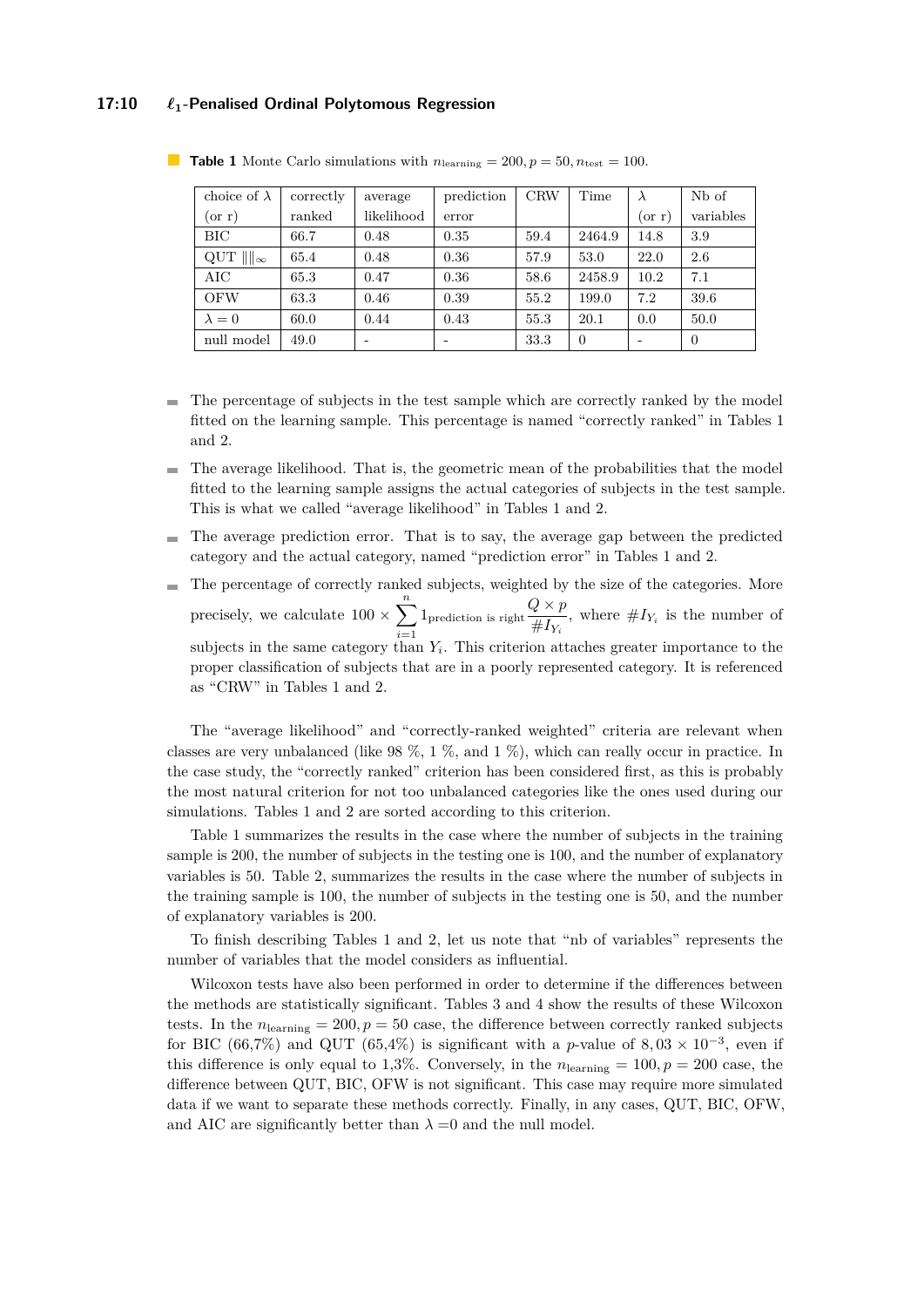#### **S. Chrétien, C. Guyeux, and S. Moulin 17:11** 17:11

| choice of $\lambda$ | correctly | average    | prediction | <b>CRW</b> | Time     |        | N <sub>b</sub> of |
|---------------------|-----------|------------|------------|------------|----------|--------|-------------------|
| $(\text{or r})$     | ranked    | likelihood | error      |            |          | (or r) | variables         |
| QUT $\ \ _{\infty}$ | 61.0      | 0.43       | 0.42       | 52.4       | 33.5     | 16.9   | 1.3               |
| BIC                 | 60.7      | 0.44       | 0.42       | 54.0       | 982.9    | 11.9   | 3.5               |
| <b>OFW</b>          | 59.8      | 0.43       | 0.42       | 50.2       | 72.4     | 6.4    | 54.1              |
| AIC                 | 55.4      | 0.42       | 0.48       | 50.1       | 995.8    | 8.9    | 9.2               |
| null model          | 48.1      |            |            | 33.3       | $\Omega$ |        | $\Omega$          |
| $\lambda = 0$       | 36.7      | 0.22       | 0.77       | 40.0       | 12.8     | 0.0    | 200.0             |

<span id="page-10-0"></span>**Table 2** Monte Carlo simulations with  $n_{\text{learning}} = 100, p = 200, n_{\text{test}} = 50$ .

<span id="page-10-1"></span>**Table 3** Paired Wilcoxon tests associated to Monte Carlo simulations with  $n_{\text{learning}} = 200, p =$  $50, n_{\text{test}} = 100.$ 

|                                | $\mathrm{QUT}$      $_{\infty}$ | $\rm AIC$             | <b>OFW</b>                                    | $\lambda = 0$           | null model             |
|--------------------------------|---------------------------------|-----------------------|-----------------------------------------------|-------------------------|------------------------|
| <b>BIC</b>                     | $8.03 \times 10^{-3}$           | $3.69 \times 10^{-3}$ | $7.83 \times 10^{-7}$   $1.71 \times 10^{-9}$ |                         | $7.38 \times 10^{-10}$ |
| $\mathrm{QUT}$     $_{\infty}$ |                                 | $7.03 \times 10^{-1}$ | $3.36 \times 10^{-3}$   $9.54 \times 10^{-8}$ |                         | $7.83 \times 10^{-10}$ |
| AIC.                           |                                 |                       | $8.99 \times 10^{-4}$                         | $1.2.02 \times 10^{-8}$ | $7.32 \times 10^{-10}$ |
| <b>OFW</b>                     |                                 |                       |                                               | $1.58 \times 10^{-6}$   | $7.44 \times 10^{-10}$ |
| $\lambda = 0$                  |                                 |                       |                                               |                         | $1.95 \times 10^{-9}$  |

<span id="page-10-2"></span>**Table 4** Paired Wilcoxon tests associated to Monte Carlo simulations with  $n_{\text{learning}} = 100, p =$  $200, n_{\text{test}} = 50.$ 

|            | $\rm BIC$             | <b>OFW</b>            | AIC                   | null model                                    | $\lambda = 0$         |
|------------|-----------------------|-----------------------|-----------------------|-----------------------------------------------|-----------------------|
| QUT        | $6.74 \times 10^{-1}$ | $3.77 \times 10^{-1}$ | $2.93 \times 10^{-4}$ | $8,66 \times 10^{-9}$ 9.13 $\times 10^{-10}$  |                       |
| <b>BIC</b> |                       | $4.86 \times 10^{-1}$ | $5.47 \times 10^{-4}$ | $1,62 \times 10^{-8}$   $1.32 \times 10^{-9}$ |                       |
| <b>OFW</b> |                       |                       | $2.66 \times 10^{-5}$ | $1,17 \times 10^{-8}$                         | $1.31 \times 10^{-9}$ |
| AIC        |                       |                       |                       | $1,87 \times 10^{-5}$                         | $3.33 \times 10^{-9}$ |
| null model |                       |                       |                       |                                               | $6,95 \times 10^{-7}$ |

## **4 Discussion**

First of all, the four variable selection methods work better than  $\lambda = 0$  and the null model. This shows that the algorithms work correctly, and that variable selection is useful. The absence of variable selection is particularly harmful in the case where  $p > n$ , see Table [2.](#page-10-0) It makes sense because, in this case, the optimisation of the unpenalised likelihood allows an infinite number of solutions. This  $p > n$  case is very common in practice.

In the experiment shown in Table [1,](#page-9-0) the BIC works a bit better than the other methods, while in the experiment summarized in Table [2,](#page-10-0) QUT, BIC, and OFW are very close. In terms of computation time, QUT is the most interesting approach. Indeed, as explained in Section [2.3.3,](#page-6-3) this method allows to choose  $\lambda$  by executing the regression only a few times.

#### **5 Conclusion**

The present paper proposed a new estimator for sparse ordinal polytomous regression in a high dimensional setting together with a strategy for hyper-parameter calibration based on previous results from [\[17\]](#page-11-14). Performance of the method was assessed via extensive numerical experiments. The forthcoming report [\[9\]](#page-11-21) will include further implementation details, and improvements, and additional numerical results on large real datasets.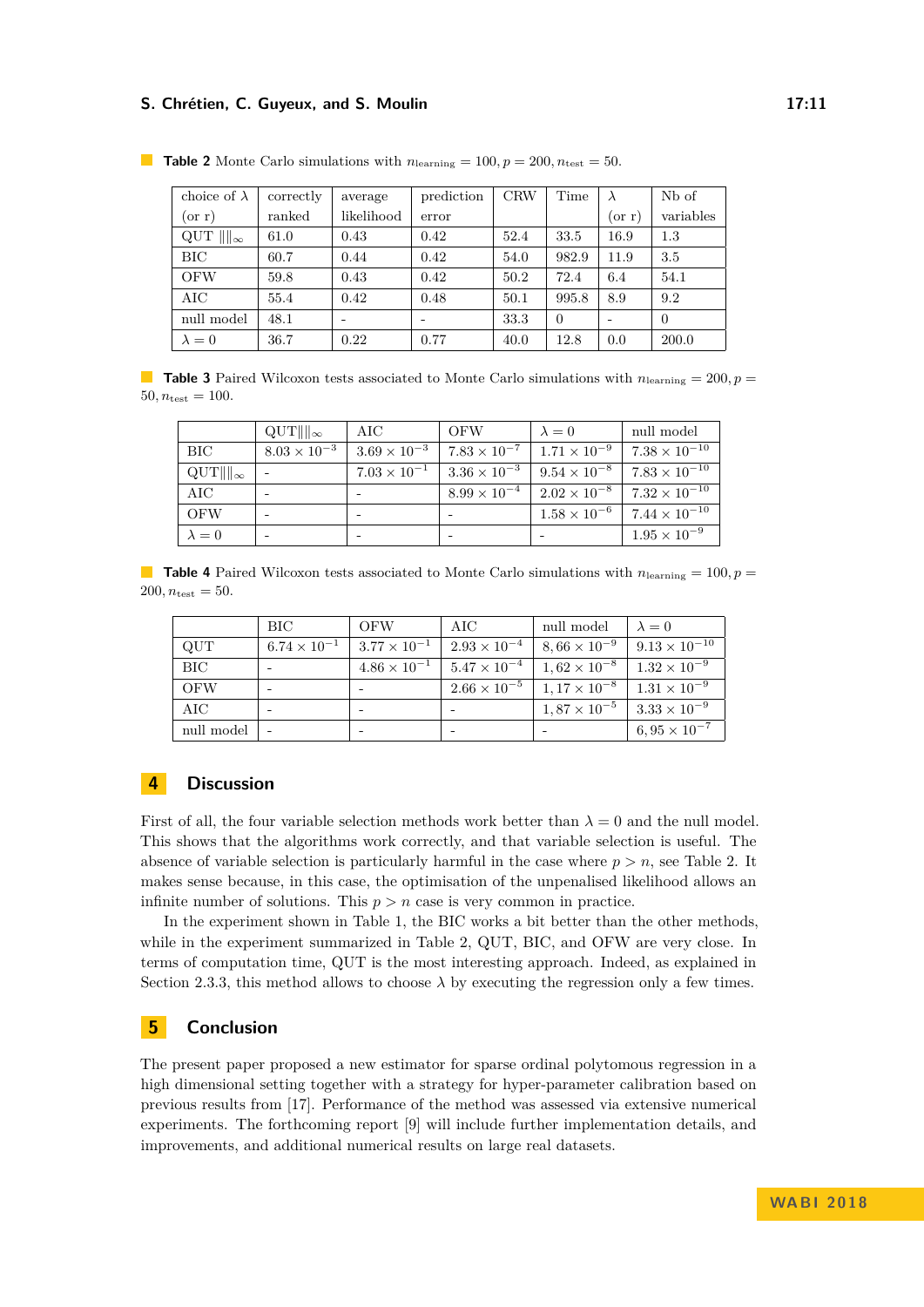#### **References**

- <span id="page-11-16"></span>**1** Our python module. Accessed: 2018-05-11. URL: [https://github.com/SergeMOULIN/](https://github.com/SergeMOULIN/l1-penalised-ordinal-polytomous-regression-estimators) [l1-penalised-ordinal-polytomous-regression-estimators](https://github.com/SergeMOULIN/l1-penalised-ordinal-polytomous-regression-estimators).
- <span id="page-11-3"></span>**2** Hirotogu Akaike. Information theory and an extension of the maximum likelihood principle. In *Selected Papers of Hirotugu Akaike*, pages 199–213. Springer, 1998.
- <span id="page-11-11"></span>**3** Sylvain Arlot, Alain Celisse, et al. A survey of cross-validation procedures for model selection. *Statistics surveys*, 4:40–79, 2010.
- <span id="page-11-19"></span>**4** Stephen Becker, Jérôme Bobin, and Emmanuel J Candès. Nesta: A fast and accurate firstorder method for sparse recovery. *SIAM Journal on Imaging Sciences*, 4(1):1–39, 2011.
- <span id="page-11-10"></span>**5** Alexandre Belloni, Victor Chernozhukov, and Lie Wang. Square-root lasso: pivotal recovery of sparse signals via conic programming. *Biometrika*, 98(4):791–806, 2011.
- <span id="page-11-8"></span>**6** Peter J Bickel, Ya'acov Ritov, Alexandre B Tsybakov, et al. Simultaneous analysis of lasso and dantzig selector. *The Annals of Statistics*, 37(4):1705–1732, 2009.
- <span id="page-11-6"></span>**7** Emmanuel Candes, Terence Tao, et al. The dantzig selector: Statistical estimation when p is much larger than n. *The Annals of Statistics*, 35(6):2313–2351, 2007.
- <span id="page-11-7"></span>**8** Emmanuel J Candès, Yaniv Plan, et al. Near-ideal model selection by  $\ell_1$  minimization. *The Annals of Statistics*, 37(5A):2145–2177, 2009.
- <span id="page-11-21"></span>**9** Stephane Chretien, Guyeux Christophe, and Serge Moulin. l1-penalised ordinal polytomous regression estimators. *arXiv preprint to be submitted*, 2018.
- <span id="page-11-9"></span>**10** Stéphane Chrétien and Sébastien Darses. Sparse recovery with unknown variance: a lassotype approach. *IEEE Transactions on Information Theory*, 60(7):3970–3988, 2014.
- <span id="page-11-12"></span>**11** Stephane Chretien, Alex Gibberd, and Sandipan Roy. Hedging hyperparameter selection for basis pursuit. *arXiv preprint arXiv:1805.01870*, 2018.
- <span id="page-11-0"></span>**12** Stephane Chretien, Christophe Guyeux, Michael Boyer-Guittaut, Regis Delage-Mouroux, and Francoise Descotes. Investigating gene expression array with outliers and missing data in bladder cancer. In *Bioinformatics and Biomedicine (BIBM), 2015 IEEE International Conference on*, pages 994–998. IEEE, 2015.
- <span id="page-11-1"></span>**13** Stéphane Chrétien, Christophe Guyeux, Michael Boyer-Guittaut, Régis Delage-Mouroux, and Françoise Descôtes. Using the lasso for gene selection in bladder cancer data. *arXiv preprint arXiv:1504.05004*, 2015.
- <span id="page-11-2"></span>**14** Stéphane Chrétien, Christophe Guyeux, Bastien Conesa, Régis Delage-Mouroux, Michèle Jouvenot, Philippe Huetz, and Françoise Descôtes. A bregman-proximal point algorithm for robust non-negative matrix factorization with possible missing values and outliersapplication to gene expression analysis. *BMC bioinformatics*, 17(8):284, 2016.
- <span id="page-11-20"></span>**15** Marguerite Frank and Philip Wolfe. An algorithm for quadratic programming. *Naval Research Logistics (NRL)*, 3(1-2):95–110, 1956.
- <span id="page-11-13"></span>**16** Yoav Freund and Robert E Schapire. A decision-theoretic generalization of on-line learning and an application to boosting. *Journal of computer and system sciences*, 55(1):119–139, 1997.
- <span id="page-11-14"></span>**17** Caroline Giacobino, Sylvain Sardy, Jairo Diaz-Rodriguez, and Nick Hengartner. Quantile universal threshold for model selection. *arXiv preprint arXiv:1511.05433*, 2015.
- <span id="page-11-15"></span>**18** Christopher Kennedy and Rachel Ward. Greedy variance estimation for the lasso. *arXiv preprint arXiv:1803.10878*, 2018.
- <span id="page-11-5"></span>**19** Alan Miller. *Subset selection in regression*. CRC Press, 2002.
- <span id="page-11-18"></span>**20** Yu Nesterov. Smooth minimization of non-smooth functions. *Mathematical programming*, 103(1):127–152, 2005.
- <span id="page-11-17"></span>**21** Yurii Nesterov. A method of solving a convex programming problem with convergence rate o (1/k2). *Soviet Mathematics Doklady*, pages 372–376, 1983.
- <span id="page-11-4"></span>**22** Gideon Schwarz et al. Estimating the dimension of a model. *The annals of statistics*, 6(2):461–464, 1978.